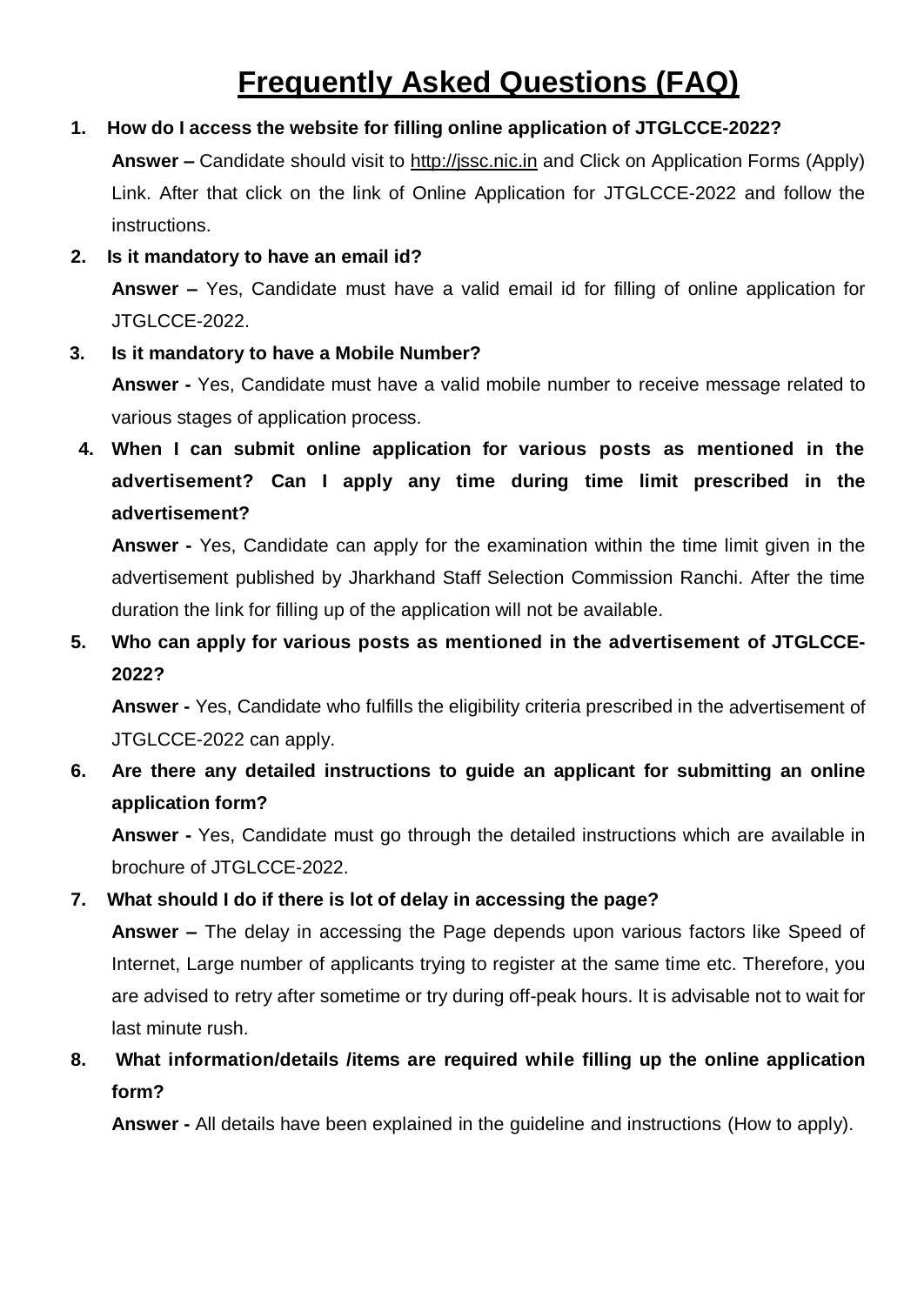#### **9. What is the procedure to pay application fee?**

**Answer –** Application fee is accepted through online mode only. It can be paid online using any VISA/MASTER Debit or Credit Card, Internet Banking, Pre Paid Card, Wallet, BHIM App issued by any Bank/Institutions through SBI Collect link <https://www.onlinesbi.sbi/sbicollect/icollecthome.html> Or Offline Payment may be processed at any Branch of State Bank of India through the Pay-In-Slip (Challan) generated Online.

**10. I have just appeared in Matric (Qualifying education), am I eligible to apply? Answer -** Please go through the advertisement of JTGLCCE-2022 for details.

#### **11. My acknowledgment form is not generated, what should I do?**

 **Answer -** Please check:-

- You have not paid requisite application fees as per your category/eligibility for the post applied for.
- You have not paid application fees online or through online generated Challan successfully.
- For any query you may contact through the below JSSC helpline numbers on any working day from **10.00 AM to 6.00 PM**
- **a.** For Technical Assistance:**- +91-8521917622**
- **b.** For Payment Related Issue:**- +91-7759914622**
- **c.** Email :- **[helpdesk-jgt@jsscjharkhand.com](mailto:helpdesk-jgt@jsscjharkhand.com)**

## **12. I have made a typing mistake while filling up online application form, what should I do?**

**Answer –** Candidate will not be able to change Name, Date of Birth, Email id and Mobile Number once submitted. So, Candidate are advised to fill the Online Application form carefully. Other than above given data Candidate will be given a chance to make a correction.

**13. I have successfully submitted the online application form, should I send the print out of the application to Jharkhand Staff Selection Commission, Ranchi by post? Answer -** No, Once the Candidate has successfully submitted the application form through online mode there is no need of sending its print out to Jharkhand Staff Selection Commission, Ranchi. However, it is strongly advised that the Candidate should keep a hard copy of his /her application for his/her own record and for future communication.

# **14. What should be the background color of the Signature?**

**Answer -** Signature must be done in Blue/Black ink on white paper (background).

**15. In which format the scanned photograph and signature should be given?**

**Answer -** The images of the photograph and signature should be scanned in .jpg format only.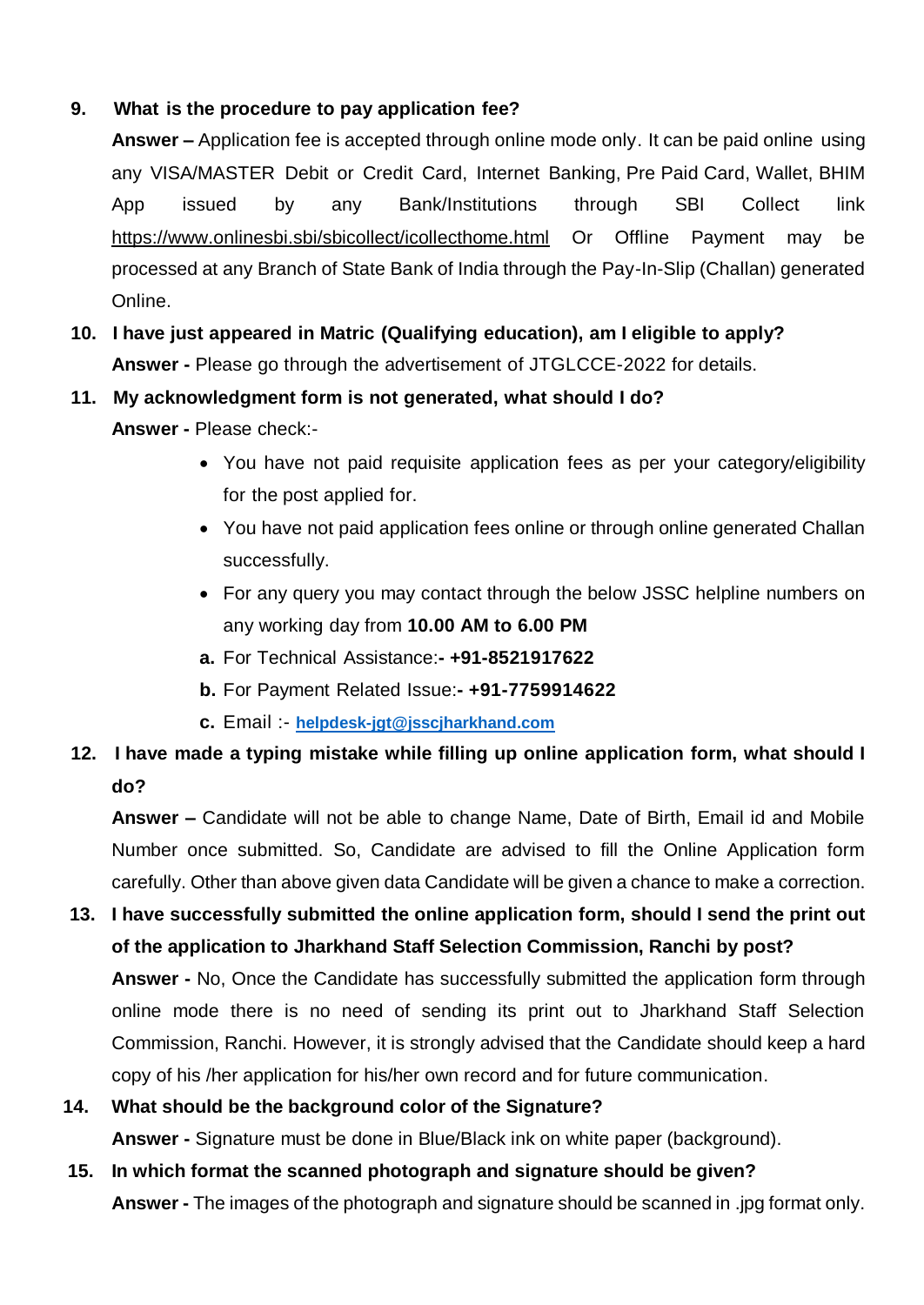#### **16. What should be the size of the scanned photograph and signature?**

**Answer -** Allowed sizes are as follows:-

- i. Photograph Size 20 KB to 50 KB
- ii. Signature Size 10 KB to 20 KB
- **17. If the Photograph is not of the proper pixel size given, then how to convert it? Answer -** Use any free image editing software such as MS Paint. To delete the unnecessary print area, use the CROP option after selecting the Image. To resize to proper pixel size use the resize option.
- **18. How do I upload my signature/photograph?**

**Answer -** The scanned photograph and signature in the format and the specification which has already been explained above is to be uploaded.

# **19. How do I know that my application is registered/successfully submitted? Answer -** On successful registration you will get an e-mail and a SMS to your e-mail id and contact number provided while registration and after successful submission you will get access to printout your registration slip.

#### **20. I did not receive the e-mail intimation for registration of my application?**

**Answer -** If your e-mail id is correct, you must receive the system generated E-mail. However, if you didn't receive an e-mail then you should re-check e-mail id mentioned in the registration process is correct or not, if entered e-mail id is correct then check the same in spam folder, sometimes system generated e-mail may be stored in the spam folder.

#### **21. I got an error message after submission of application form online?**

**Answer -** This may mean that the application has not been submitted successfully and you are required to apply afresh.

# **22. After filling up the complete form, I got Blank Screen / Internet got disconnected / My PC closed / hanged / shutdown. Is my application saved / registered?**

**Answer -** On completion of application form Registration Number is generated by the system. If the same has not been generated and you are disconnected midway due to any reason, you have to enter the details of application afresh.

# **23. Can the applicant go for multiple registrations for the same examination? What will be status of his candidature if he/she has successfully submitted more than one application?**

**Answer -** The Candidates are advised to submit only one application; However, if due to any unavoidable situation, if Candidate submits another/multiple applications, Candidate must ensure that application is complete in all respects like applicant's details, photograph, signature, fee etc. Candidates who are submitting multiple applications should note that all